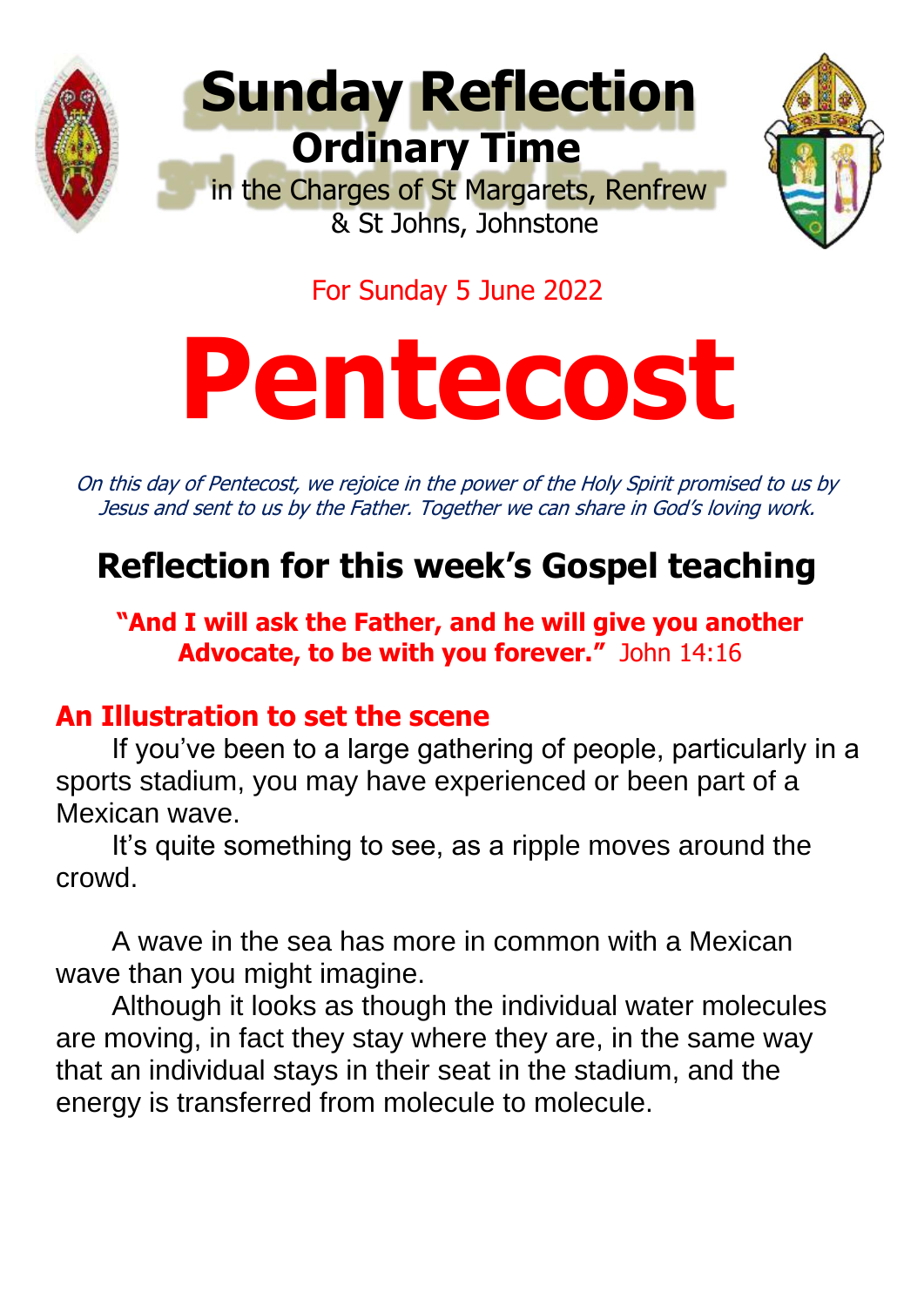### **Looking at the teaching of the Gospel**

The Bible's first mention of God's Spirit goes right back to "the beginning", when the Spirit moved on the waters like the wind, stirring up an enormous, powerful wave.

It's a story familiar to many people, as is today's Gospel reading – the story of the Holy Spirit descending on the disciples like fire and wind – both powerful sources of energy.

In today's Gospel, Jesus promises to ask the Father to send the Holy Spirit to be with us always.

Jesus predicts that people will believe because of the works he has done, and also the works that his followers will do.

So we're expected not to sleep on the job! Rather, the Holy Spirit will give us power to achieve more than we could on our own – God's power.

God, who created fire, wind and waves, will energise us to tell others of God's love, in ways they can understand.

Jesus describes the Holy Spirit as "another Advocate" – because of course we already have one in Jesus himself.

In a familiar introduction to confession, Jesus is "our Advocate in heaven".

The Holy Spirit is our advocate on earth.

Advocate, meaning someone who helps us, stands alongside us, a bit like the person next to us in a Mexican wave, giving us the confidence to get up when it's our turn.

Someone has to start that wave, just as the wind starts the waves at sea, and Christians believe that initial power comes to us through God's Spirit, sent from the Father and Son.

In our reading from John's Gospel, what Philip fails to see is that Father and Son are always working together to do the works of God.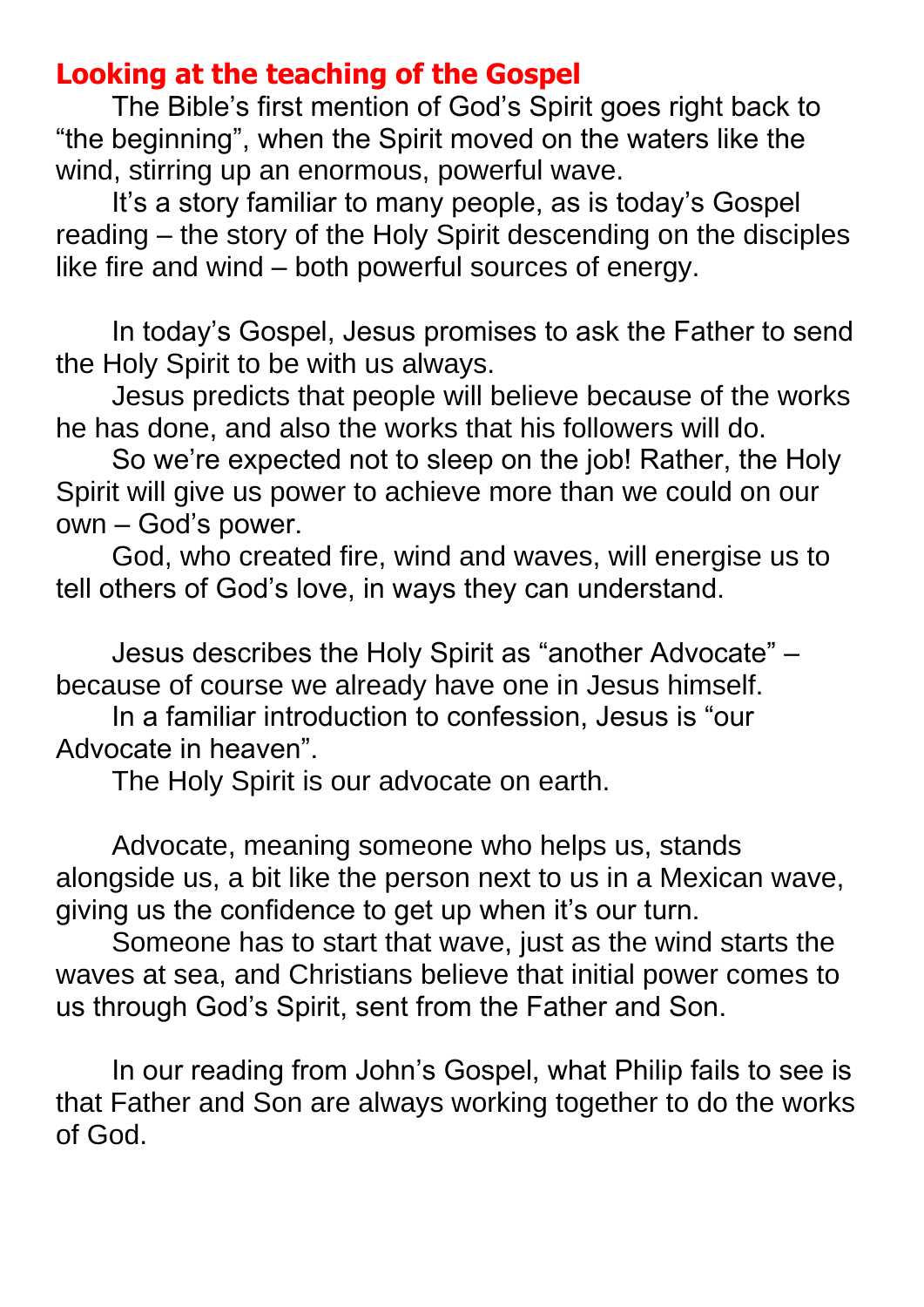The miracle of Pentecost is that we too can be part of that. We can do God's work and in turn help others to believe in the Father, who is in the Son, and the Son who is in the Father, and who, together, send us the power of their Holy Spirit.

All Jesus asks of us is that we love him and show it by keeping his commandments.

He had already summed up the commandments in the familiar two: love God with all your heart, and your neighbour as yourself.

And he also gave us a new commandment: **"Love one another as I have loved you."**

### **How can we reflect on the application to our lives?**

Each service of Holy Communion reminds us vividly of just how much Jesus loves his disciples – he laid down his life for us.

Love isn't just a word, but an action.

If we're prepared to accept it, the Holy Spirit brings the love of the Father and Son to us, opening our hearts to receive that love, that power, and then channelling it through us out into the world, to our neighbours, the people we bump into.

In the sea, the waves go up and down where they are, bumping into each other, and the energy gets transferred.

With that initial injection of energy from the Holy Spirit, whatever we do in the place where we are can be part of something much bigger, something powerful.

That "something" is the universal Church of Christ, energised by the Spirit and doing God's work in loving service of our fellow human beings.